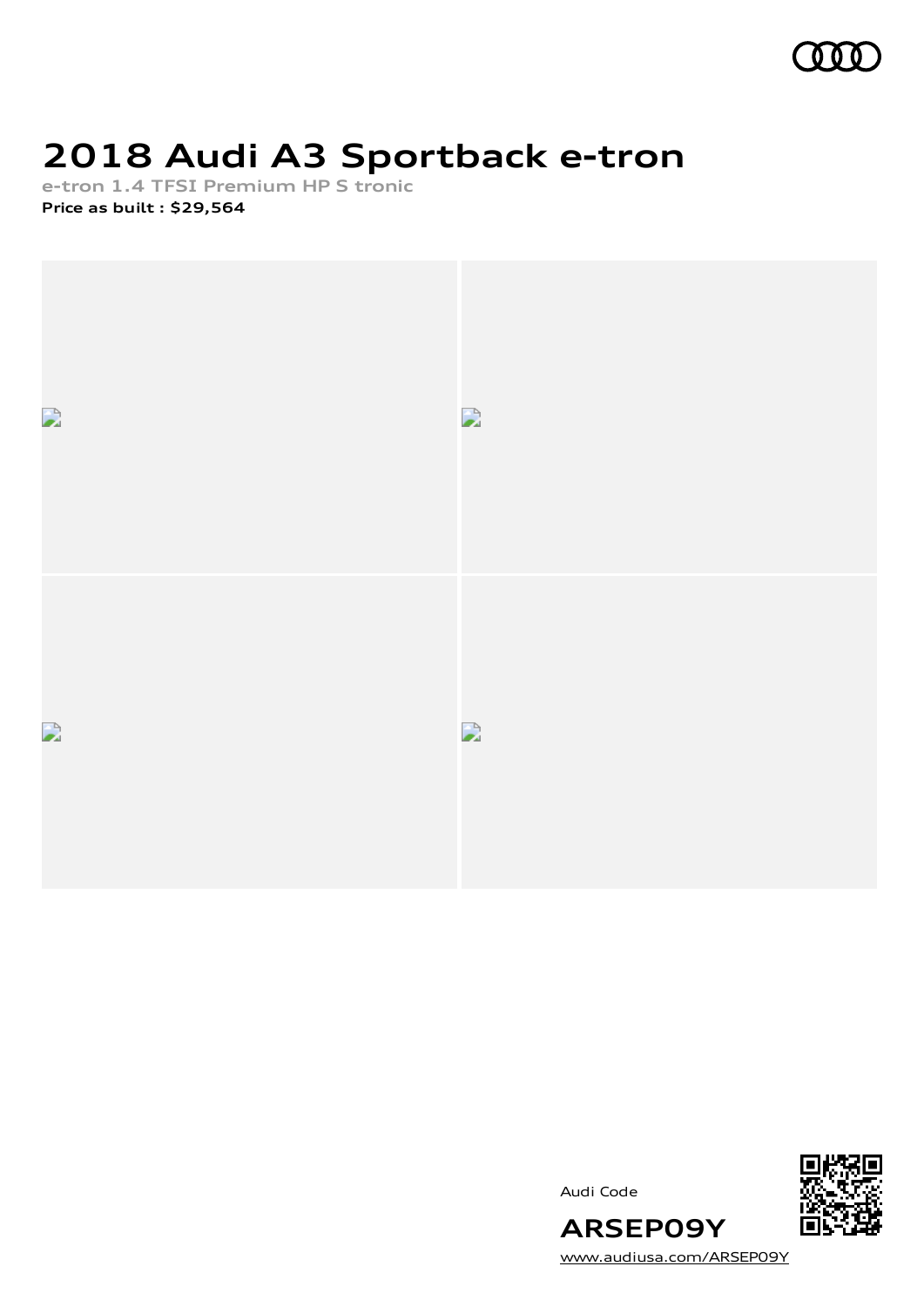### **Summary**

#### **Audi 2018 Audi A3 Sportback e-tron** e-tron 1.4 TFSI Premium HP S tronic

**Price as buil[t](#page-9-0)** \$29,564

#### **Exterior colour**

**Interior colour**

Ibis White

### $\overline{\phantom{a}}$

#### **Further Information**

|                 | No           |
|-----------------|--------------|
| Mileage         | 48,739 miles |
| Type of vehicle | Used car     |

**Warranty**

#### **Audi Code** ARSEP09Y

**Your configuration on www.audiusa.com** [www.audiusa.com/ARSEP09Y](https://www.audiusa.com/ARSEP09Y)

**Commission number** 787fe72f0a0e09af5ee7

### **Technical Specifications**

Seats Black Dashboard Black Carpet Black Headliner Black

| Engine type                  | Four-cylinder                                 |
|------------------------------|-----------------------------------------------|
| stroke                       | Displacement/Bore and 1,395/74.5 x 80.0 cc/mm |
| Torque                       | 258 (combined output) lb-ft@rpm               |
| Top track speed              | 130 mph mph $1$                               |
| Acceleration (0 - 60<br>mph) | 7.6 seconds seconds                           |
| Recommended fuel             | Premium                                       |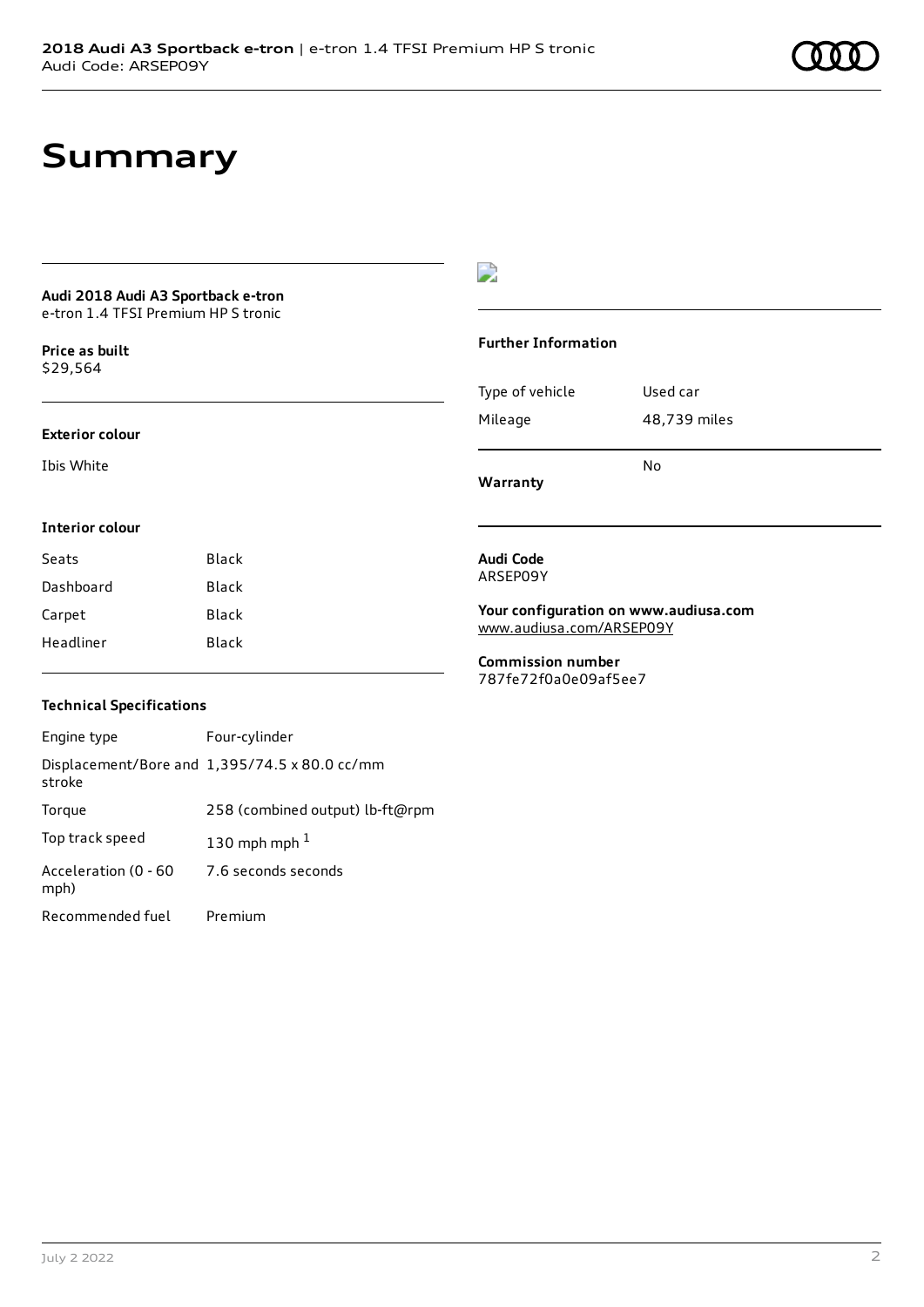# **Equipment**

Ibis White

S line® tailgate roof spoiler

Alloy wheels 7.5J x 18

Three-spoke multifunction flat-bottom sport steering wheel with S badging and shift paddles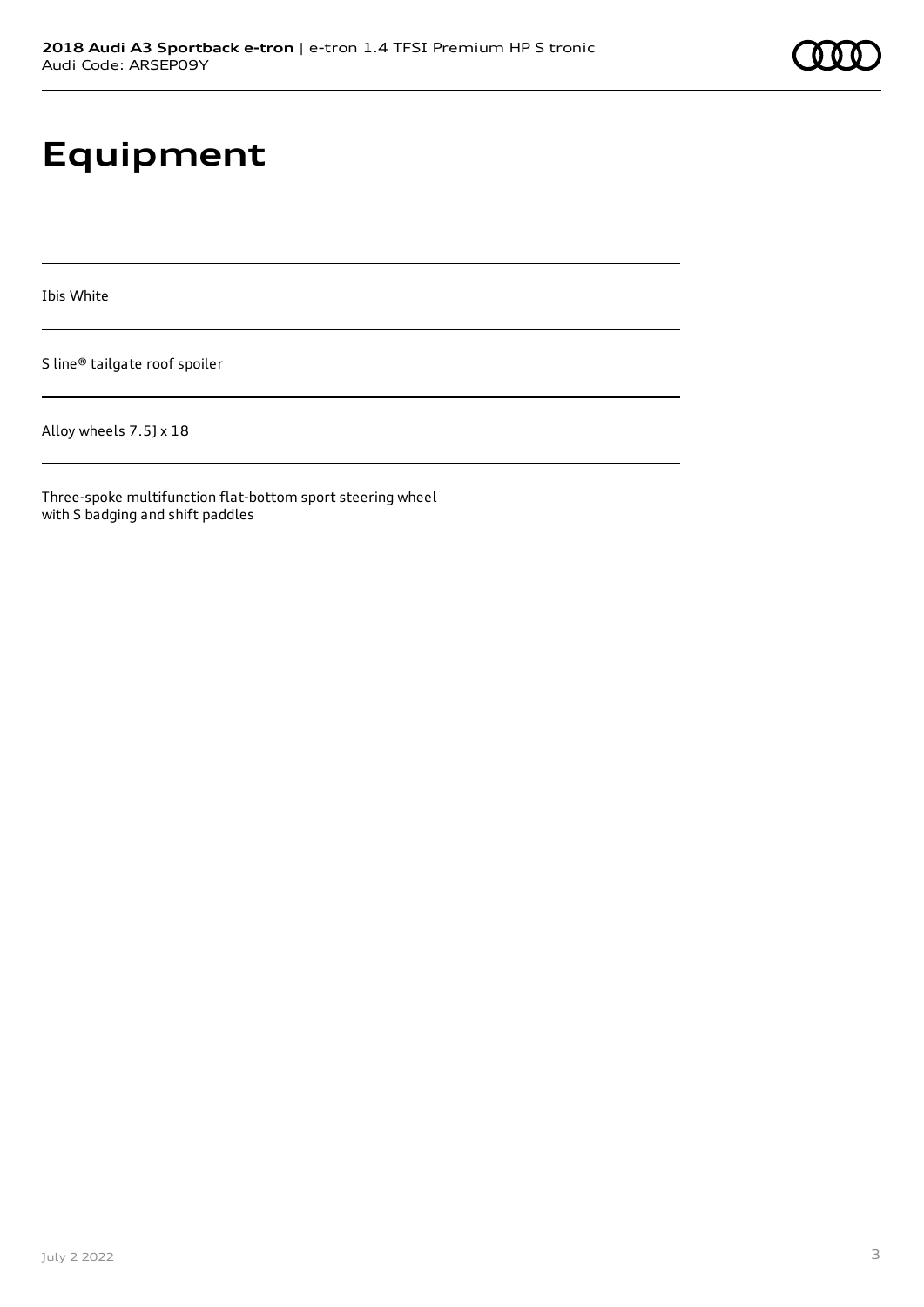### **Standard features**

### **Safety and Security**

| 4UB        | Driver and front-passenger advanced airbags                         |
|------------|---------------------------------------------------------------------|
| 1 A P      | Electronic Stability Control (ESC) with<br>traction control (ASR)   |
| UH1        | Electromechanical parking brake                                     |
| 8T2        | Cruise control with coast, resume and<br>accelerate features        |
| 6Y8        | Top track speed of 155 mph                                          |
| 4H3        | Integrated child door locks in rear doors                           |
| 1 N 3      | Electromechanical power steering                                    |
| 73C        | e-tron <sup>®</sup> charging cable                                  |
| <b>7K6</b> | Tire-pressure monitoring system                                     |
| 4X4        | Rear-passenger thorax side airbags                                  |
| 8N6        | Rain/light sensor for automatic windshield<br>wipers and headlights |
| 413        | Audi advanced key-keyless start, stop and<br>entry                  |
| 3B7        | Lower Anchors and Tethers for Children<br>(LATCH) in rear seats     |
|            |                                                                     |

#### **Exterior**

| 0P <sub>0</sub> | Dual exhaust outlets with chrome tips                    |
|-----------------|----------------------------------------------------------|
| 6XD             | Power-adjustable heated exterior side<br>mirrors         |
| 1S1             | Car jack                                                 |
| 9T1             | Heated windshield washer nozzles                         |
| 0 <sub>N4</sub> | 4-link rear suspension                                   |
| 8IH             | Xenon plus headlights with LED daytime<br>running lights |
| 8TB             | Rear fog lights                                          |
| 8SK             | LED taillights                                           |

### **Exterior** 4KC Side and rear windows in heat-insulating glass 4ZE Black trim around exterior side windows **Interior** QJ1 Aluminum interior package (climate control vent and door handle surrounds, mirror and window control trims) 3FB Panoramic sunroof 7M9 Illuminated Aluminum door sill inlays 6NQ Black cloth headliner 9AK Dual-zone automatic climate control 4L2 Manual-dimming interior rear view mirror QQ4 Ambient LED interior lighting package 6E3 Front center armrest 7F9 Leather-wrapped gear selector 3NU Load-through facility 7HA Cloth interior on doors

- N4M Leather seating surfaces 4A3 Heated front seats
- 5MA Micrometallic Silver inlays

#### **Infotainment and Driver Assistance**

| Audi pre sense® front with pedestrian<br>protection |
|-----------------------------------------------------|
| Audi drive select                                   |
| Audi pre sense <sup>®</sup> basic                   |
| Audi music interface                                |
|                                                     |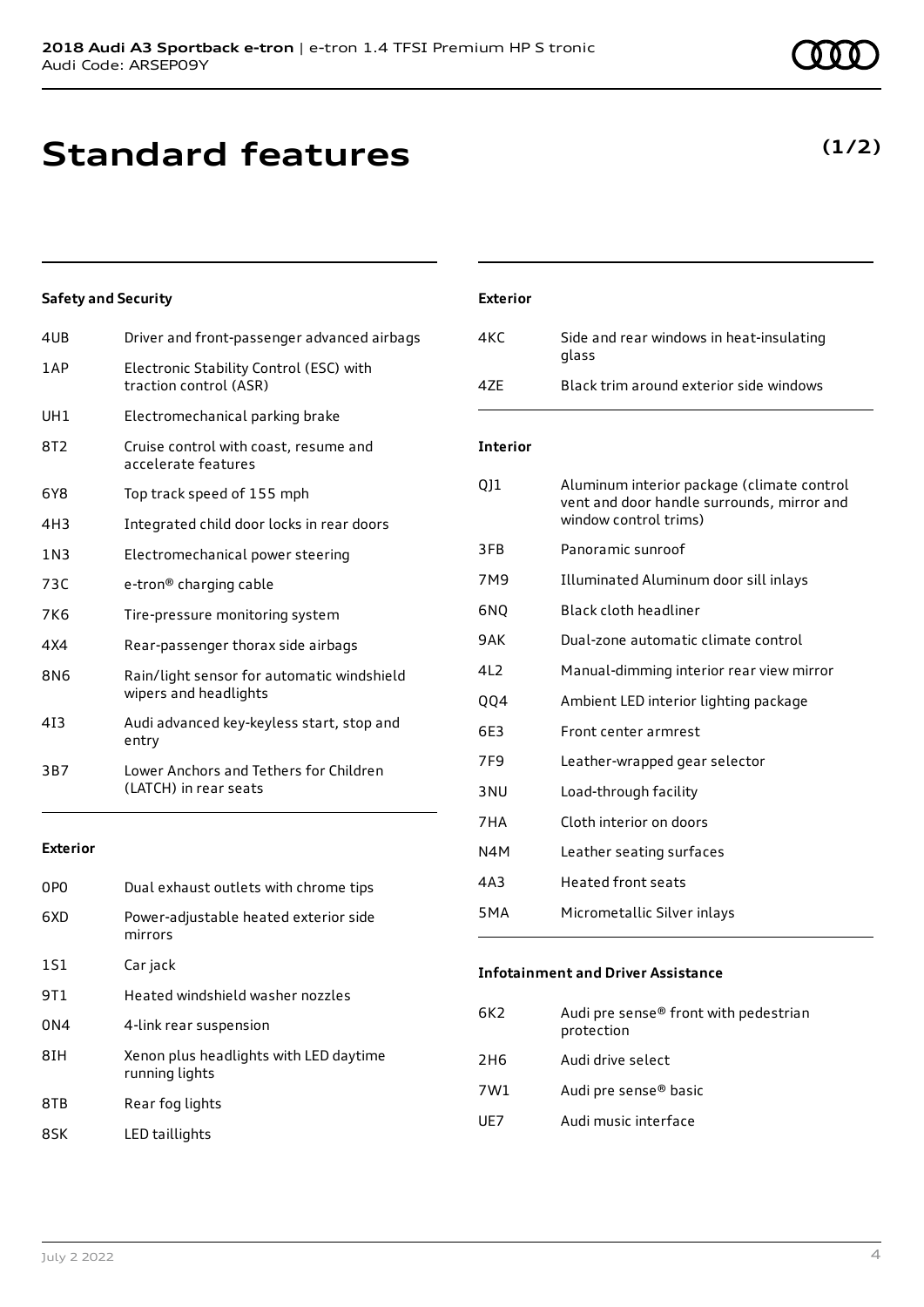### **Standard features**

### **Infotainment and Driver Assistance**

| KA <sub>2</sub> | Rear view camera                                                                       |
|-----------------|----------------------------------------------------------------------------------------|
| 9VD             | Audi sound system                                                                      |
| 9S6             | Color driver information system                                                        |
| I8E             | MMI® Radio plus with ten speakers and<br>single CD player with MP3 playback capability |
| QV3             | Sirius XM® Satellite Radio                                                             |
| 9ZX             | BLUETOOTH <sup>®</sup> wireless technology<br>preparation for compatible devices       |

**(2/2)**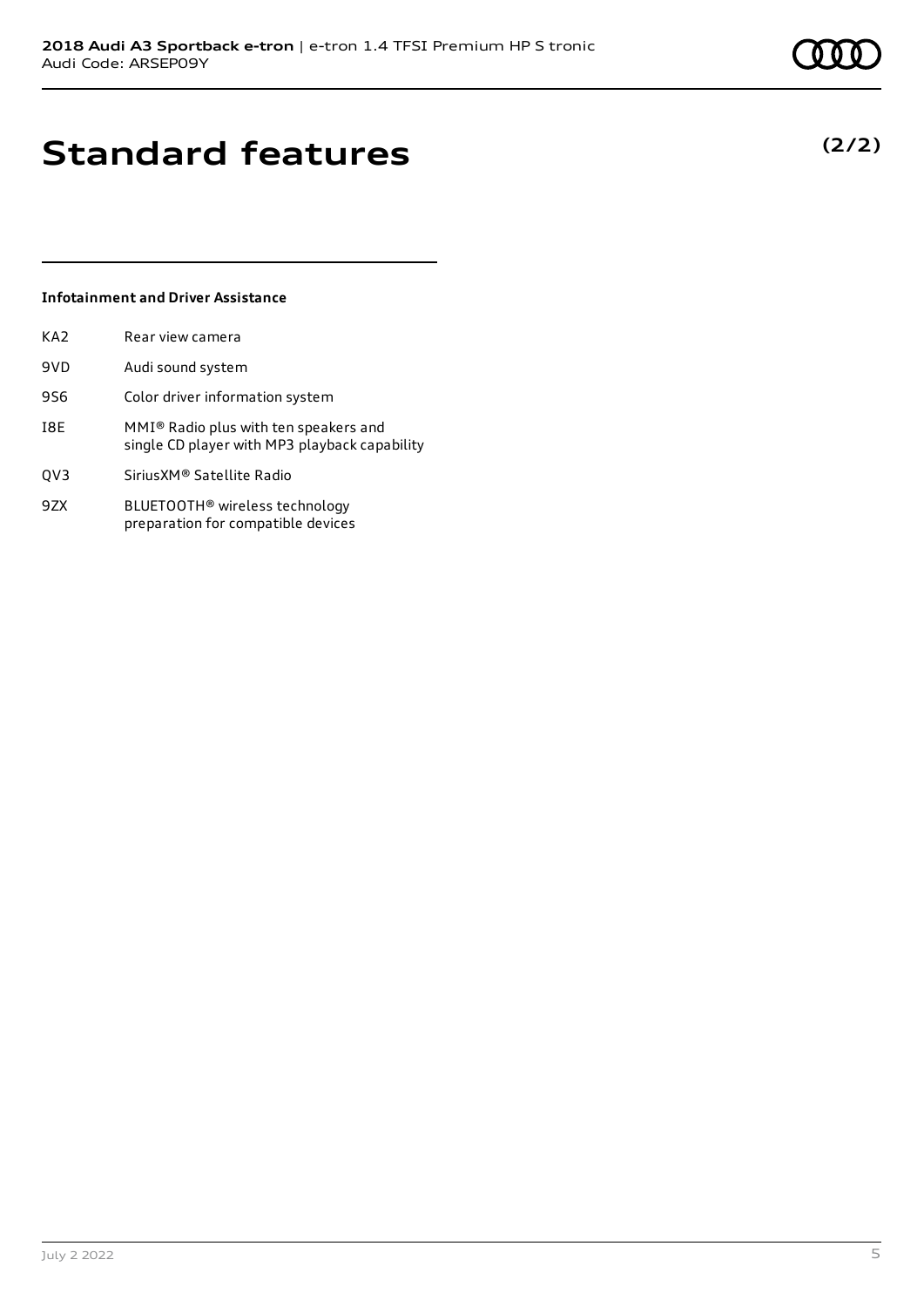# **Dealer remarks**

Certified. Ibis White 2018 Audi A3 e-tron 1.4T Premium FrontTrak 6-Speed Automatic S tronic 1.4L I4 Hybrid Turbocharged DOHC 16V LEV3-SULEV30 204hp One Owner Car Fax, \*\*307 POINT CERTIFICATION INSPECTION\*\*, A3 e-tron 1.4T Premium, 1.4L I4 Hybrid Turbocharged DOHC 16V LEV3-SULEV30 204hp, 3-Spoke Multifunction Flat Bottom Steering Wheel, ABS brakes, Alloy wheels, Electronic Stability Control, Front dual zone A/C, Front Sport Seats, Heated door mirrors, Heated Front Bucket Seats, Heated front seats, Illuminated entry, Low tire pressure warning, Power moonroof, Remote keyless entry, S Line Roof Spoiler, Sport Package, Traction control, Wheels: 18" Multispoke Design.

Certification Program Details: Audi Certified Pre-Owned Awards: \* 2018 KBB.com 10 Most Awarded Brands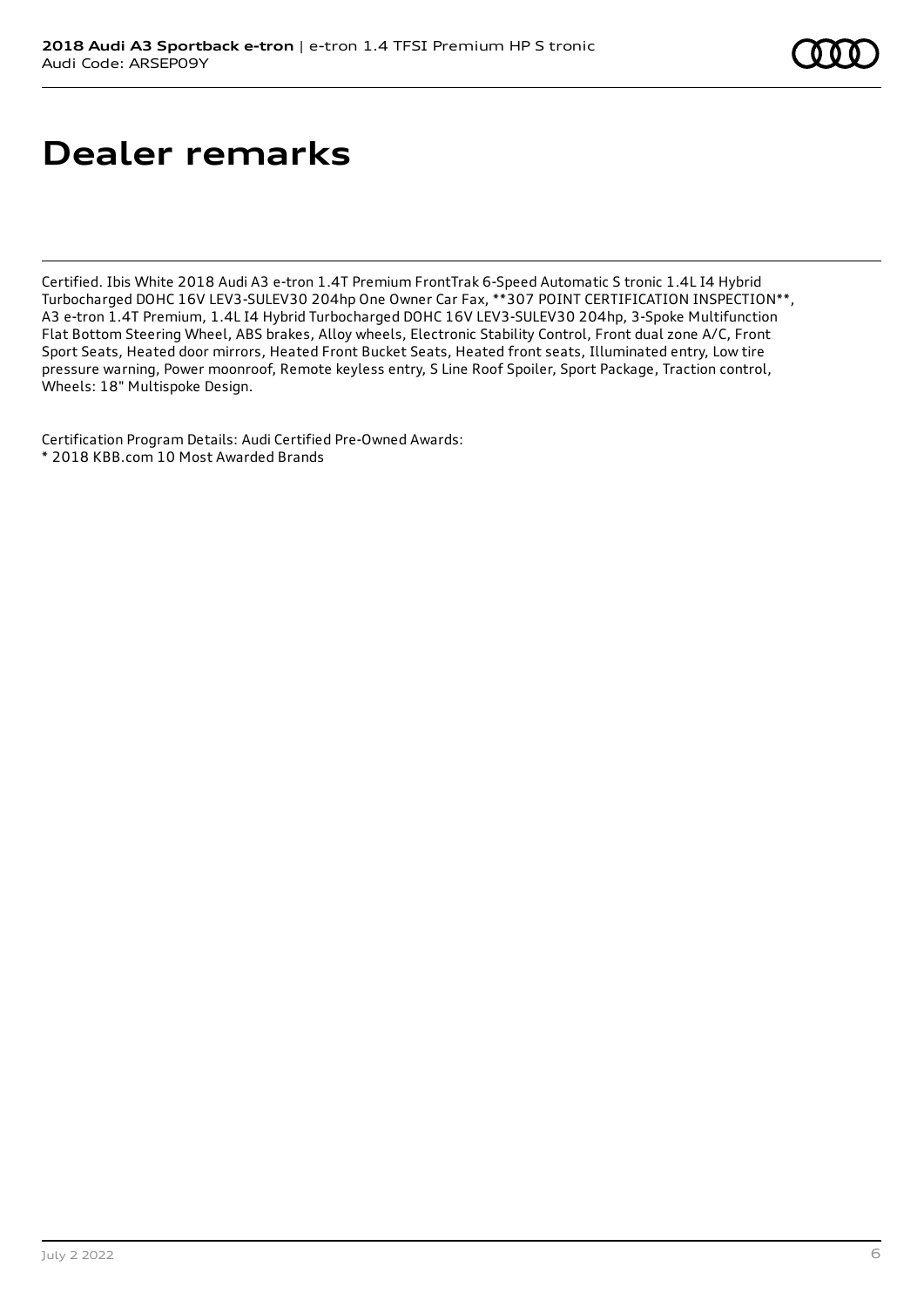### **Technical Specifications**

### **Engineering | Performance**

| Engine type                                 | Four-cylinder                                 |
|---------------------------------------------|-----------------------------------------------|
| Acceleration (0 - 60<br>mph)                | 7.6 seconds seconds                           |
| Engine block                                | Cast-iron                                     |
| Induction/fuel injection Turbocharged/TFSI® |                                               |
| Cylinder head                               | Aluminum-alloy                                |
| Max. output ps/hp                           | 204 (combined output) @ rpm                   |
| stroke                                      | Displacement/Bore and 1,395/74.5 x 80.0 cc/mm |
| Top track speed <sup>1</sup>                | 130 mph mph                                   |
| Torque                                      | 258 (combined output) lb-ft@rpm               |
| Valvetrain                                  | 16-valve DOHC                                 |

### **Electrical system**

| Hybrid system battery | 8.8kWh lithium-ion hybrid battery<br>module                                       |
|-----------------------|-----------------------------------------------------------------------------------|
| Hybrid engine         | 102-hp (75kW) liquid-cooled three-<br>phase hybrid AC electric<br>motor/generator |

### **Transmission | Drivetrain**

| Gear ratios: 6th         | 0.840:1                                                                                          |
|--------------------------|--------------------------------------------------------------------------------------------------|
| Gear ratios: Final Drive | 1st-4th 3.750: 1, 5th-6th 2.885: 1                                                               |
| Gear ratios: 4th         | 1.020:1                                                                                          |
| Transmission             | Six-speed S tronic <sup>®</sup> dual-clutch<br>automatic transmission with front-<br>wheel drive |
| Gear ratios: 5th         | 1.023:1                                                                                          |
| Gear ratios: 2nd         | 2.773:1                                                                                          |
| Gear ratios: 3rd         | 1.852:1                                                                                          |
| Gear ratios: Reverse     | 2.864:1                                                                                          |
| Gear ratios: 1st         | 3.500:1                                                                                          |
|                          |                                                                                                  |

### **Steering**

| Steering type                             | Electromechanical power steering<br>system |
|-------------------------------------------|--------------------------------------------|
| Turning diameter, curb-35.8 ft<br>to-curb |                                            |
| Steering ratio                            | 15:3:1                                     |

#### **Suspension**

| Front axle | MacPherson strut front suspension |
|------------|-----------------------------------|
| Rear axle  | Four-link rear suspension         |

#### **Brakes**

| Front brakes  | 12.3 (ventilated disc) in |
|---------------|---------------------------|
| Rear brakes   | 10.7 (solid disc) in      |
| Parking brake | Electromechanical         |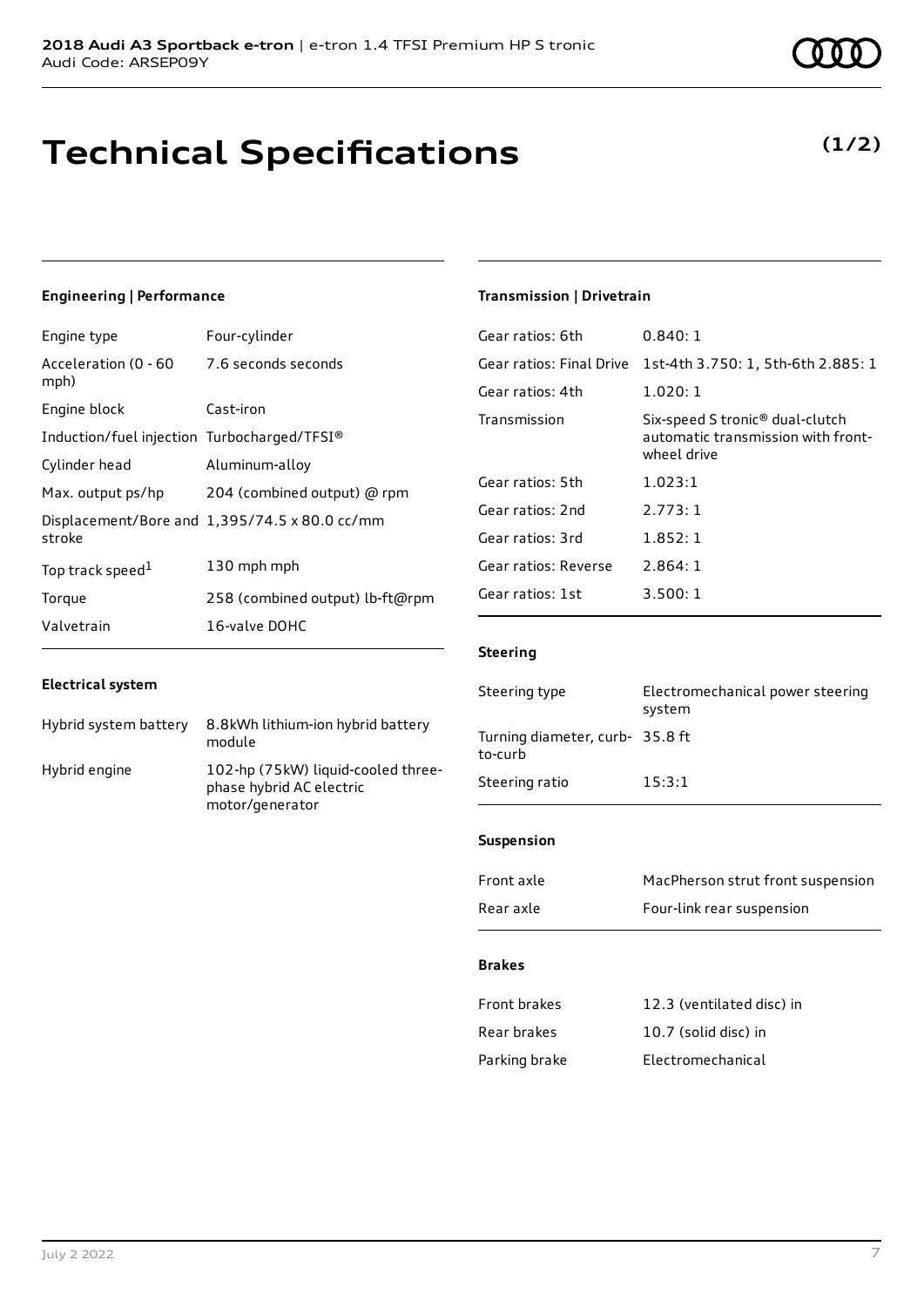### **Technical Specifications**

| <b>Body</b>                   |                                                                                                                     | <b>Interior measurements</b>              |                      |
|-------------------------------|---------------------------------------------------------------------------------------------------------------------|-------------------------------------------|----------------------|
| Material                      | Lightweight construction<br>technology - fully galvanized steel<br>unibody with aluminum hood and<br>front subframe | Seating capacity                          | 5                    |
|                               |                                                                                                                     | Shoulder room, rear                       | 52.9 in              |
|                               |                                                                                                                     | Head room with front<br>sunroof           | 38.7 in              |
| <b>Warranty   Maintenance</b> |                                                                                                                     | Leg room, rear                            | 35.4 in              |
|                               |                                                                                                                     | Shoulder room, front                      | 54.8 in              |
| Warranty                      | 4-year/50,000-mile Audi New<br>Vehicle Limited Warranty                                                             | Head room with rear<br>sunroof            | 37.5 in              |
| Maintenance                   | 12-month/10,000-mile (whichever<br>occurs first) NO CHARGE first<br>scheduled maintenance                           | Leg room, front                           | 41.2 in              |
|                               |                                                                                                                     | Cargo volume, rear<br>seatbacks up/folded | 13.6/NA cu ft, cu ft |
|                               |                                                                                                                     |                                           |                      |

### **Exterior Measurements**

| Height                        | 56.1 in    |  |
|-------------------------------|------------|--|
| Length                        | 169.7 in   |  |
| Wheelbase                     | $103.5$ in |  |
| Drag coefficient              | 0.32 Cw    |  |
| Overall width with<br>mirrors | 77.4 in    |  |
| Track rear                    | 59.6 in    |  |
| <b>Track front</b>            | 60.7 in    |  |
| Curb weight                   | 3,616 lb   |  |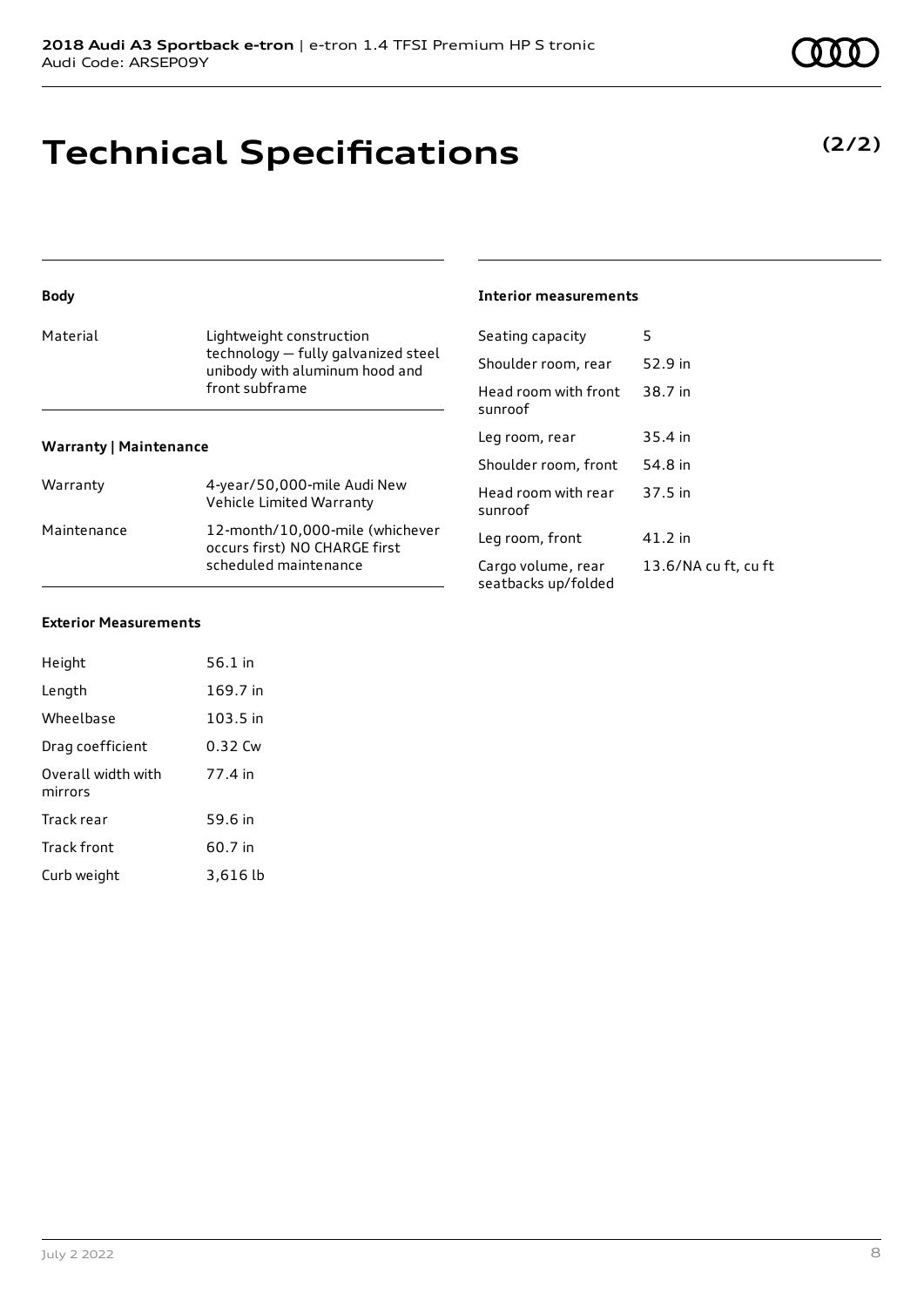### **Contact**

Dealer **Audi Dallas**

5033 Lemmon Ave 75209 Dallas TX

Phone: +12145611800 FAX: 2144380893

www: [https://www.audidallas.com](https://www.audidallas.com/)